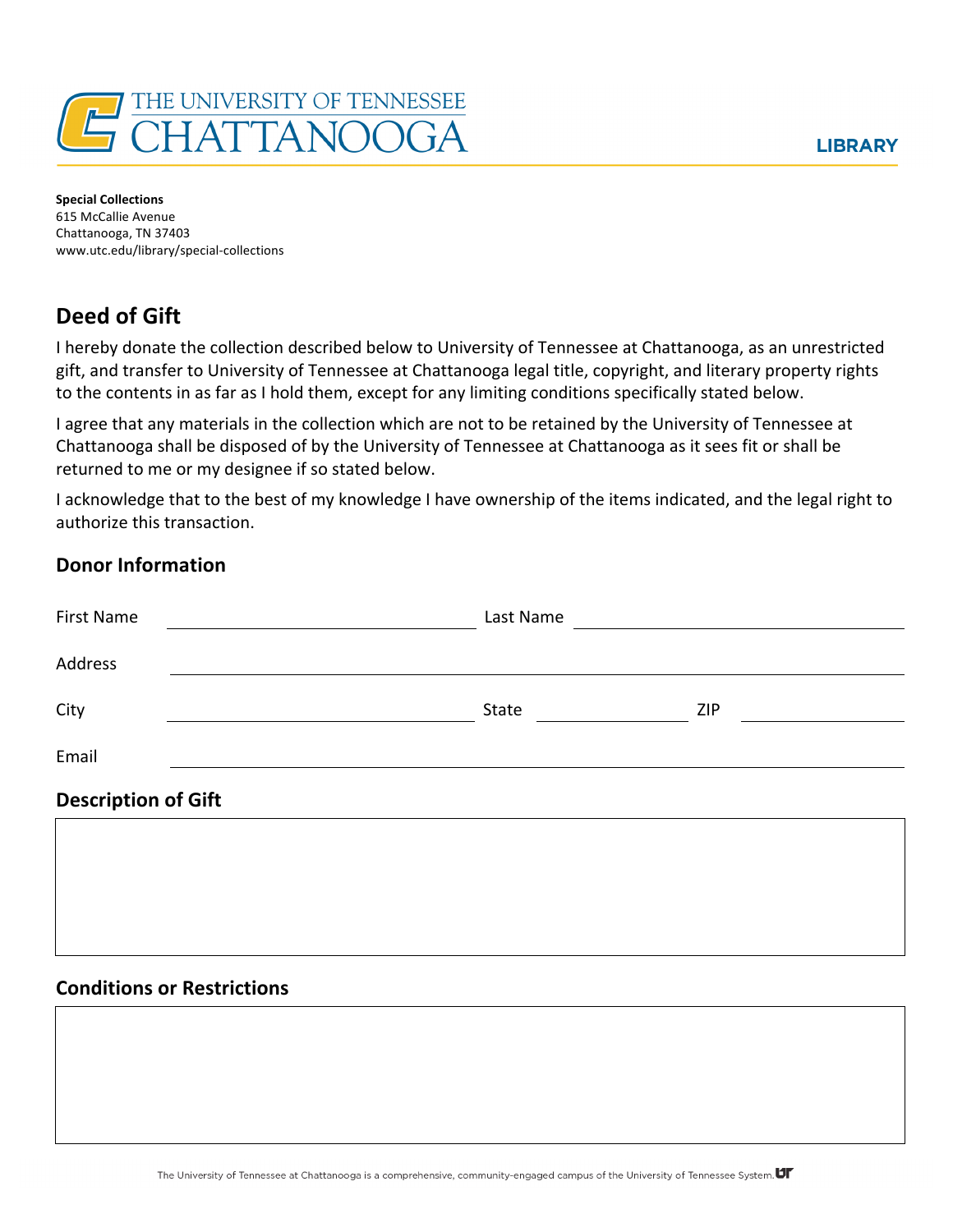## **Estimated Value**

I understand that I may use this gift for tax purposes. Any valuation or appraisal made regarding this gift is my responsibility and not the responsibility of the University of Tennessee at Chattanooga.



I do not wish to make a valuation of this gift for tax purposes.

── I wish to make a valuation of this gift for tax purposes in the amount of \$\_\_\_\_\_\_\_\_\_\_\_\_\_\_\_\_\_\_\_\_\_\_\_\_\_\_\_\_\_\_\_\_.<br>□ I understand that I will require further paperwork and will be placed in contact with the University of Tennessee at Chattanooga Office of Development. If there is an inventory of the collection made by an appraiser, this should be supplied with this Deed of Gift.

### **Copyright Interests**

I represent and warrant that I hold the copyright in all or all some the donated materials. Please indicate what portions of copyright you hold and the nature (sole/joint owners, heirs, literary executors, trustees, etc.):

I do not hold copyright in any of the donated materials. To the best of my knowledge, copyright is held by:

## **Signed By**

Donor Donor Date Communication of the Communication of the Communication of the Date Date

**Accepted By**

University Designee **Date**